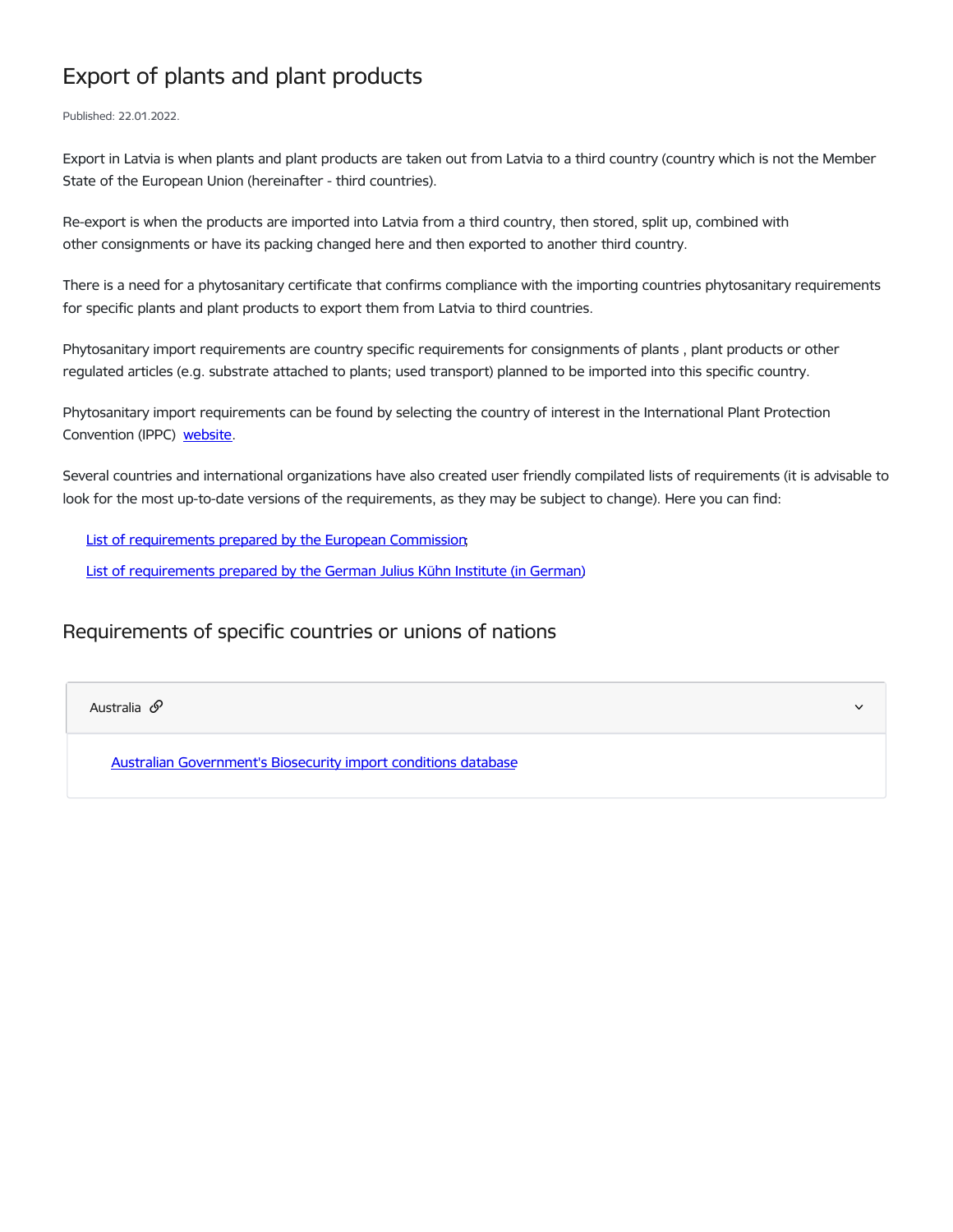#### United Kingdom &

#### Legal [requirements](https://www.legislation.gov.uk/cy/uksi/2005/2517/made)

Starting from 1 January 2021, the phytosanitary conditions for trade with the United Kingdom have changed, as the country has left the European Union's single market.

Northern Ireland, part of the United Kingdom, remains subject to EU phytosanitary requirements, while the rest of the country, Great Britain, has its own specific phytosanitary requirements.

Some, but not all, plants and plant products require phytosanitary certificates for export to the United Kingdom from European Union countries. In the information published by the United Kingdom, these are designated as high priority plants and plant products.

[Guidance](https://www.gov.uk/guidance/import-plants-and-plant-products-from-the-eu-to-great-britain-and-northern-ireland) on import plants and plant products from the EU to Great Britain and Northern Ireland, which includes highpriority goods list, is available on website of the [government](https://assets.publishing.service.gov.uk/government/uploads/system/uploads/attachment_data/file/997688/High-priority_plants_list.odt) of the United Kingdom.

Wooden packing material - pallets, crates, cargo supports, spacers, etc. - used for the transport of goods must be marked in accordance with International Standard for [Phytosanitary](https://www.ippc.int/en/publications/regulation-wood-packaging-material-international-trade-0/) Measures No. 15 (ISPM 15)

The requirements of ISPM 15 do not apply to spacers and footings used for the transport of timber, provided that they are made of the same type and quality material as the cargo (same species of wood, same quality, dimensions may differ).

Eurasian Economic Union (Armenia, Belarus, Kazakhstan, Kyrgyzstan, Russia)  $\mathscr{P}$  and the control of the control of the control of the control of the control of the control of the control of the control of the control o

From 1 July 2017, import requirements common to the countries of the Eurasian Economic Union apply.

List of plants and plant products subject to [phytosanitary](https://normativ.kontur.ru/document?moduleId=1&documentId=391326#h508) inspection before import into the countries of the Eurasian Economic Union (in Russian)

Common [requirements](https://docs.cntd.ru/document/456047392) of the EEU countries (in Russian)

Prohibition of imports of planting stock and potatoes by the Russian Federation

The National Plant Protection Organisation of the Russian Federation has established a temporary ban on the import of planting stock (including plants in containers) and potatoes into the Russian Federation from the Member States of the European Union since 1 July 2013.

 $\left| \cdot \right|$  List of [customs](https://www.vaad.gov.lv/en/media/142/download) codes for banned plants (in Russian and English)  $\left| \cdot \right|$ 

Ban on imports of fruit, vegetables and other products into the Russian Federation

Russia has introduced a ban on [imports](https://ec.europa.eu/food/safety/international_affairs/eu_russia/russian_import_ban_eu_products_en) of certain agricultural products, raw materials and food products from the EU.